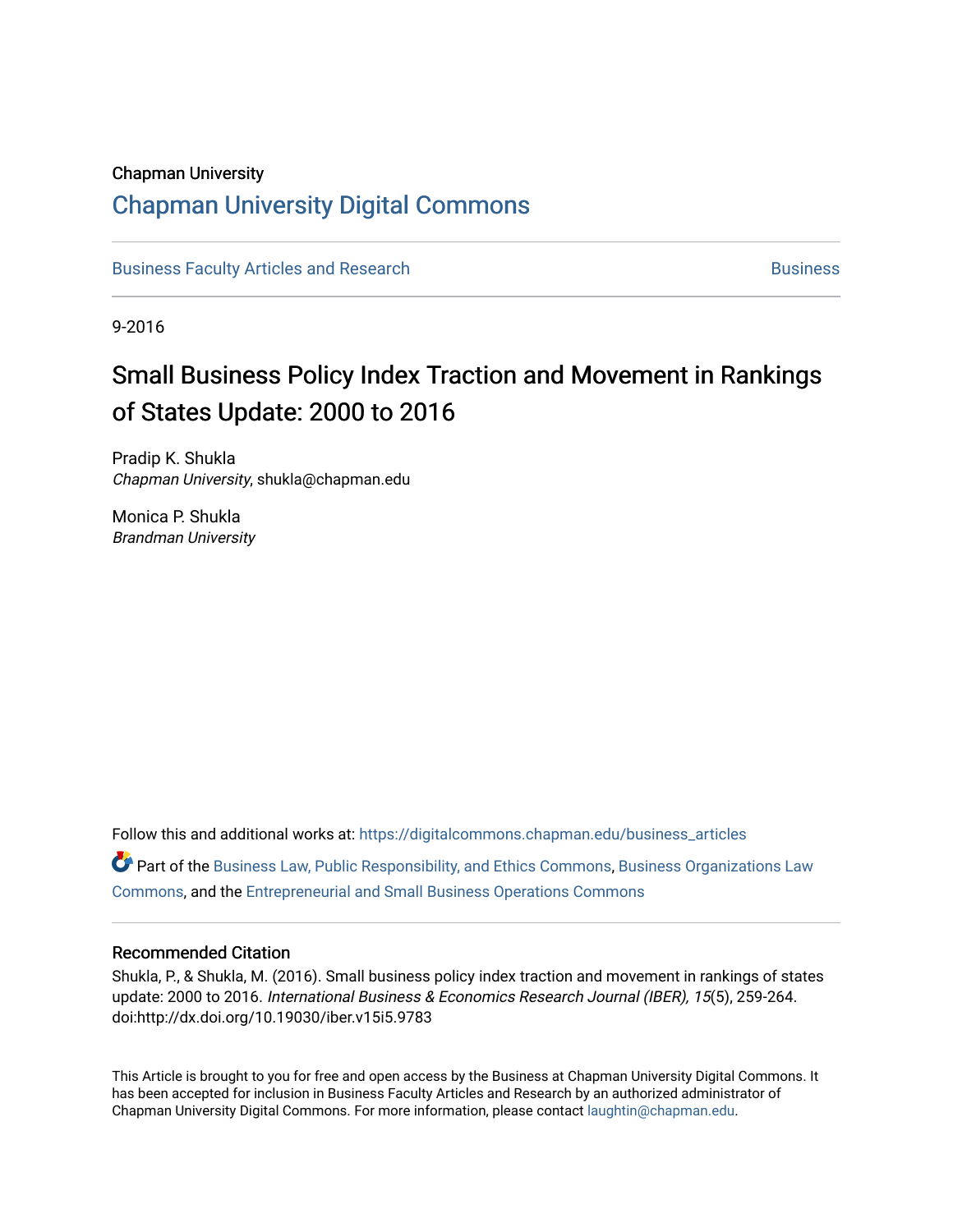# Small Business Policy Index Traction and Movement in Rankings of States Update: 2000 to 2016

## **Comments**

This article was originally published in International Business & Economics Research Journal (IBER), volume 15, issue 5, in 2016. [DOI: 10.19030/iber.v15i5.9783](http://dx.doi.org/10.19030/iber.v15i5.9783) 

## Creative Commons License



This work is licensed under a [Creative Commons Attribution 3.0 License](https://creativecommons.org/licenses/by/3.0/).

Copyright The authors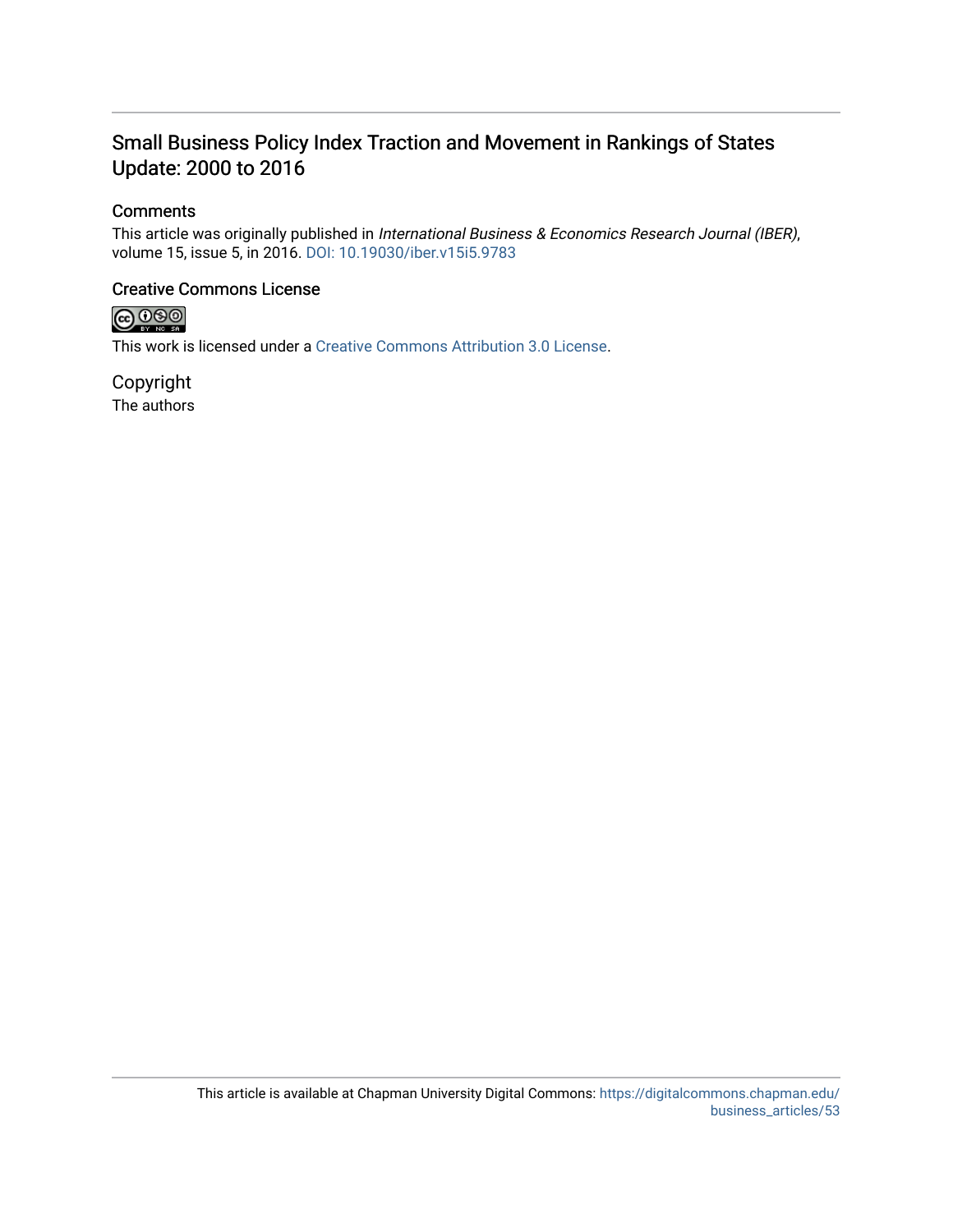*International Business & Economics Research Journal – September/October 2016 Volume 15, Number 5*

# Small Business Policy Index Traction And Movement In Rankings Of States Update: 2000 To 2016

P. K. Shukla, Chapman University, USA Monica P. Shukla, Brandman University, USA

#### **ABSTRACT**

*Given the volatile economic climate faced in the United States and globally since 2015, there is a desire by politicians in 2016 to increase state economic and business growth. As small businesses are the main driver of business growth in state economies, focus is placed upon the policy environment of a state to encourage state level growth in entrepreneurial activities aimed at small business creation and survival.*

*The Small Business and Entrepreneurship Council an advocacy and research organization dedicated to protecting small business and promoting entrepreneurship has annually prepared a "Small Business Policy Index" that ranks states according to some of the major government-imposed or government-related costs affecting investment, entrepreneurship and business.* 

*This study presents updated results to 2016 from an original 2013 analysis of the rankings of states on the Small Business Policy Index (SBPI) from 2000 to 2016 that focuses upon three categories of states: overall ranking gainer states, those states that are stable in ranking, and overall ranking decliner states, the percentage in each category, and conclusions. The paper also includes a rank correlation analysis of periods of time to measure the extent of traction and mobility in the SBPI state rankings. As states vary by governor length of years in the ir governor term and also by term limits or not on governor terms allowed there is an analysis of impact of governor years of term on changes in SBPI ranking and an analysis of impact of governor term limits on changes in SBPI ranking.*

**Keywords:** Small Businesses; Small Business Policy Index; Promoting Entrepreneurship; Government Policy

#### **INTRODUCTION**

iven the volatile economic climate faced domestically in the United States and globally since 2015, there is a desire by politicians in 2016 to increase state economic and business growth. Business growth at the state level is good for increasing state employment, increasing state household/business income, increasing state level household consumption, and in raising state tax revenue. Given the fact that small businesses are the main driver of business growth in state economies, focus should be placed upon the policy environment of a state to encourage state level growth in entrepreneurial activities aimed at small business creation and small business survival. G

During state elections, state politicians often claim that they are in favor of change, reform, and in helping to stimulate business and entrepreneurship growth once elected. If such political efforts were effective at the state level, one would expect that a state should improve in its ranking on rankings that examine state level small business supportive policy levels over various extended periods of time.

"The Small Business and Entrepreneurship Council (SBE Council) is a 501c(4) advocacy, research, training and networking organization dedicated to protecting small business and promoting entrepreneurship. The SBE Council works to educate elected officials, policymakers, business leaders and the public about key policies that enable business start-up and growth. Through advocacy, research, media outreach, training and education, SBE Council members and staff convey the importance of entrepreneurship to job creation, innovation, economic growth and U.S.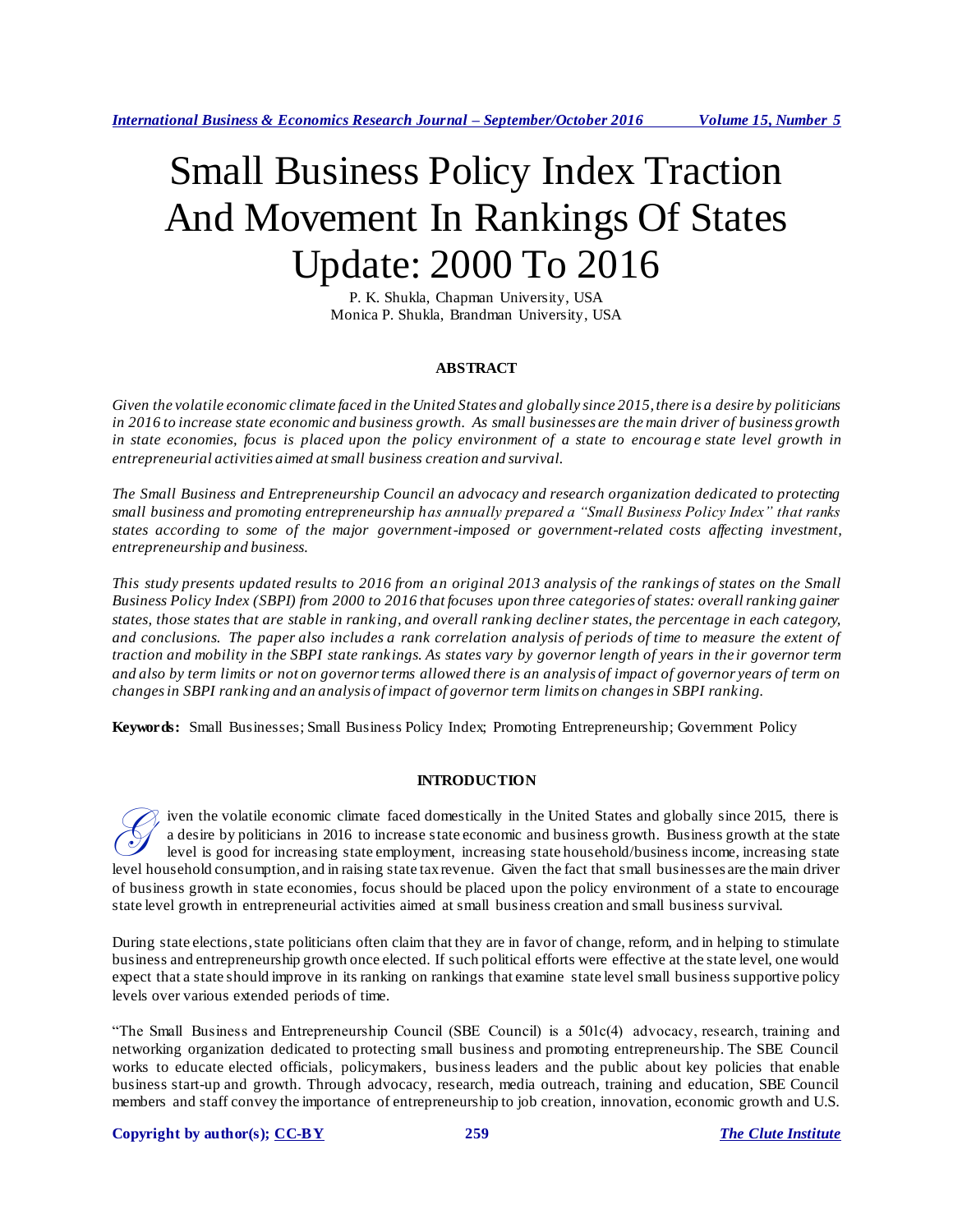competitiveness. The SBE Council is viewed as one of the most powerful and effective organizations dedicated to protecting small business, and promoting entrepreneurship" ("About us," n.d., para. 1-2).

Since 1995, the SBE Council has annually (except for 2015 which was skipped) prepared a "Small Business Survival Index" (renamed "Small Business Policy Index" in 2016) in which the report ranks the 50 states and the District of Columbia according to some of the major government-imposed or government-related costs affecting investment, entrepreneurship and business. The Small Business Policy Index ("SBPI") ranks the states according to their policy climates for entrepreneurship. The Small Business & Entrepreneurship Council's "Small Business Policy Index 2016" (previously called SBSI) ranks the states from best to worst on policy measures and costs impacting entrepreneurship and small business growth. The 2016 edition of the Index pulls together 50 different measure s, and combines those into one score that allows the 50 states to be compared and ranked (Keating, 2016).

"Of the 50 measures of the 2016 Small Business Policy Index, 25 are taxes or tax related, 18 relate to rules and regulations, five deal with government spending and debt issues, with the two remaining measures gauging the effectiveness of important government undertakings" (Keating, 2016, p. 5).

This study presents the updated 2016 results from a prior 2013 conference paper presentation "Small Business Survival Index Traction and Movement In Rankings of States: 2000 TO 2013," paper presented at the 2013 Academic & Business Research Institute International Conference, October, 2013 in Las Vegas, Nevada (Shukla & Shukla, 2013) and a prior published article (Shukla & Shukla, 2014) on the Small Business Policy Index from 2000 to 2016 focuses upon three categories of states: those that remained relatively stable in their rank (defined as same rank or +/ a slight change in ranking: + 3 to - 3 overall change in ranking from 2000 to 2016), those who significantly improved in their ranking (a significant improvement is defined as  $a + 4$  or more increase in overall ranking from 2000 to 2016), and those who significantly decreased in their ranking (a significant decrease is defined as  $a - 4$  or more decrease in overall ranking from 2000 to 2016). Table 1 displays a rank ordered listing of the 50 states (excluding the District of Columbia) based upon their overall change in SBPI rank from 2000 to 2016 and also displays the yearly rank of each state from 2000 to 2016.

#### **Changes In Overall SBPI Ranking**

The paper identifies the nominal number in each of the three categories: Overall gainer states, those states that are stable, and Overall decliner states, the percentage in each category, and overall conclusions. The paper also includes a rank correlation analysis of various periods of time to measure the extent of traction (little to no change in ranking) and mobility in the SBPI state rankings from 2000 to 2016. As states vary by governor length of years in their governor term and also by term limits or not on governor terms allowed there is an analysis of impact of governor years of term on changes in SBPI ranking and an analysis of impact of governor term limits on changes in SBPI ranking.

Table 1 displays the changes in overall SBPI ranking of each state from 2000 to 2016. The table displays the following results on the breakdown of states into the three categories based upon overall change in rank over the sixteen-year period of 2000 to 2016:

- 1. 12 states significant gainers (+ 4 or more increase 2000 to 2016); see Table 1 for State names
- 2. 18 states no significant change (+ 3 to 3 change 2000 to 2016); see Table 1 for State names
- 3. 20 states significant decliners (- 4 or more decrease 2000 to 2016); see Table 1 for State names

The results for the 50 states show that 64 % of the states display significant change and that movement is possible both upward (12 out of 50 states gainers: 24 %) and downward (20 out of 50 states decliners: 40 %). Despite the mobility displayed, a high percentage value remains at 36 % of the states displaying no significant change from 2000 to 2016 (18 out of 50 states with an overall change in ranking on the SBPI no greater than a + 3 gain or no more than - 3 decline).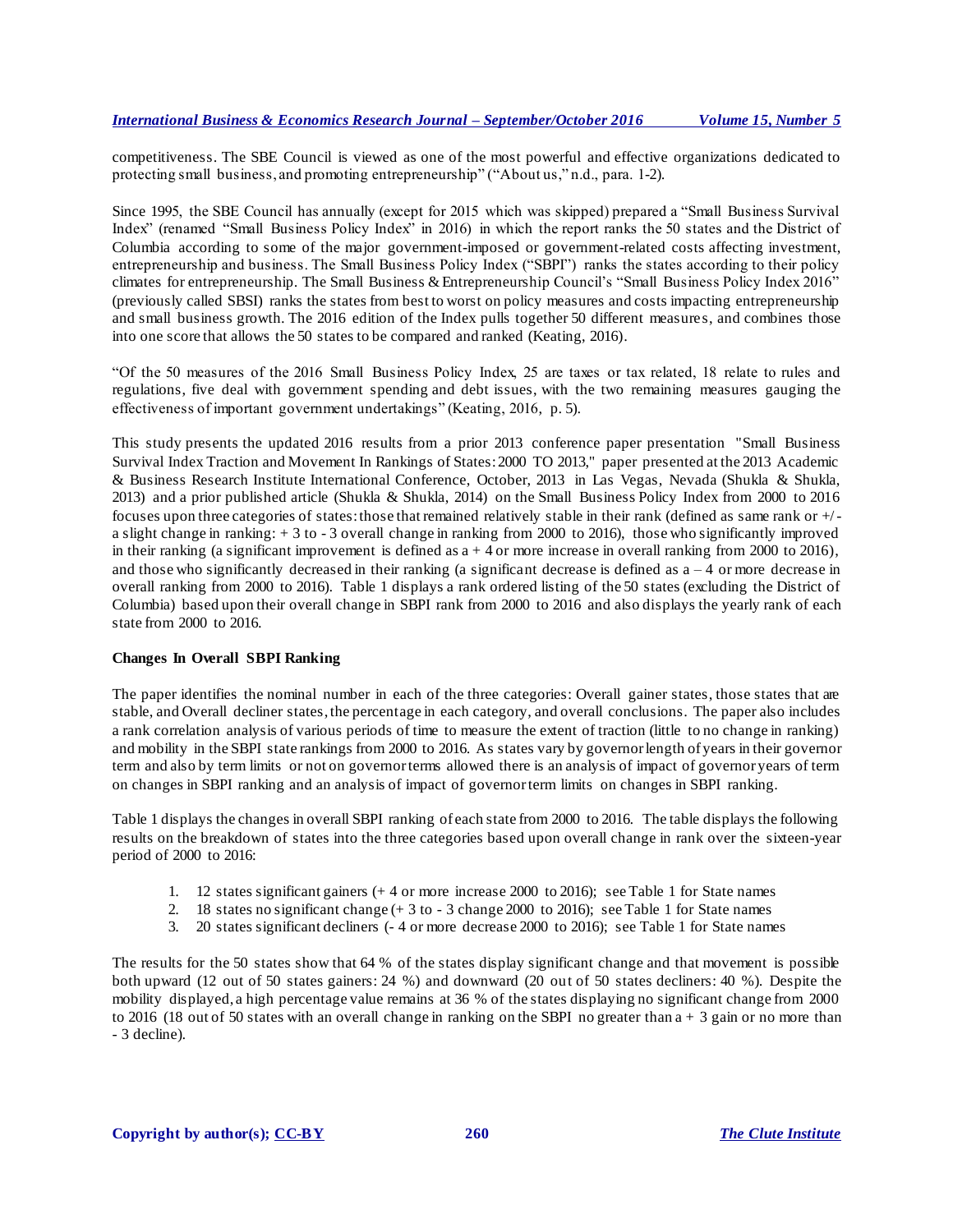| 2016            | 2008            | 2007                    | 2000            | <b>Table 1.</b> Changes in Overall SDT I State Rainkings 110m 2000 to 2010<br><b>State</b> | 16 v. 00         | Change          | 16v.08             | $07$ v. $00$     |
|-----------------|-----------------|-------------------------|-----------------|--------------------------------------------------------------------------------------------|------------------|-----------------|--------------------|------------------|
| 9               | 18              | 29                      | 46              | Ohio                                                                                       | 37               |                 | 9                  | 17               |
| $\overline{26}$ | 29              | $\overline{25}$         | 48              | New Mexico                                                                                 | 22               | $\overline{2}$  | 3                  | 23               |
| 19              | $\overline{39}$ | $\overline{39}$         | 41              | North Carolina                                                                             | 22               | 3               | $\overline{20}$    | $\overline{2}$   |
| $\overline{13}$ | $\overline{15}$ | 18                      | $\overline{33}$ | Utah                                                                                       | 20               | $\overline{4}$  | $\overline{2}$     | $\overline{15}$  |
| $\overline{8}$  | 13              | 15                      | 23              | Arizona                                                                                    | 15               | 5               | 5                  | $\,8$            |
| $\overline{21}$ | $\overline{31}$ | $\overline{30}$         | 36              | Kansas                                                                                     | 15               | 6               | 10                 | 6                |
| $\overline{31}$ | 33              | $\overline{35}$         | 45              | Montana                                                                                    | 14               | 7               | $\overline{c}$     | 10               |
| $\overline{20}$ | 21              | 21                      | 31              | Oklahoma                                                                                   | 11               | $\,$ 8 $\,$     | $\mathbf{1}$       | 10               |
| 39              | 47              | 48                      | 49              | Rhode Island                                                                               | 10               | 9               | $\overline{\bf 8}$ | $\mathbf{1}$     |
| 14              | $\overline{22}$ | $\overline{20}$         | 20              | North Dakota                                                                               | 6                | 10              | $\overline{8}$     | $\boldsymbol{0}$ |
| 11              | 10              | 11                      | 16              | Colorado                                                                                   | 5                | 11              | $-1$               | 5                |
| 46              | 41              | 42                      | 50              | Hawaii                                                                                     | $\overline{4}$   | 12              | $-5$               | 8                |
| 18              | 12              | $\overline{12}$         | $\overline{21}$ | Georgia                                                                                    | $\mathfrak{Z}$   | 13              | $-6$               | $\overline{9}$   |
| 29              | 35              | 36                      | $\overline{32}$ | Idaho                                                                                      | $\overline{3}$   | 14              | $\sqrt{6}$         | $-4$             |
| $\overline{10}$ | $\overline{20}$ | 14                      | $\overline{13}$ | Indiana                                                                                    | $\overline{3}$   | 15              | $\overline{10}$    | $-1$             |
| $\overline{2}$  | $\sqrt{6}$      | $\overline{7}$          | 5               | Texas                                                                                      | $\mathfrak{Z}$   | 16              | $\overline{4}$     | $-2$             |
| $\overline{15}$ | 9               | $\overline{9}$          | 17              | Virginia                                                                                   | $\overline{2}$   | 17              | $-6$               | $\overline{8}$   |
| 7               | $\overline{8}$  | 10                      | 8               | Alabama                                                                                    | $\mathbf{1}$     | 18              | $\mathbf{1}$       | $-2$             |
| $\overline{5}$  | $\overline{4}$  | $\overline{5}$          | $\overline{6}$  | Florida                                                                                    | $\mathbf{1}$     | 19              | $-1$               | $\overline{1}$   |
| 41              | 48              | 47                      | 42              | Maine                                                                                      | $\mathbf{1}$     | 20              | $\overline{7}$     | $-5$             |
| $\overline{1}$  | $\overline{2}$  | $\overline{2}$          | $\overline{2}$  | Nevada                                                                                     | $\overline{1}$   | 21              | $\overline{1}$     | $\overline{0}$   |
| 43              | 32              | 34                      | 44              | Oregon                                                                                     | $\mathbf{1}$     | 22              | $-11$              | 10               |
| 6               | 5               | $\overline{4}$          | $\tau$          | Washington                                                                                 | $\mathbf{1}$     | 23              | $-1$               | 3                |
| 47              | 46              | 45                      | 47              | Minnesota                                                                                  | $\boldsymbol{0}$ | 24              | $-1$               | $\overline{2}$   |
| 28              | 40              | 40                      | 28              | West Virginia                                                                              | $\overline{0}$   | $\overline{25}$ | $\overline{12}$    | $-12$            |
| 16              | $\overline{7}$  | $\overline{\bf 8}$      | 15              | South Carolina                                                                             | $-1$             | 26              | $-9$               | $\overline{7}$   |
| $\overline{4}$  | 3               | $\overline{\mathbf{3}}$ | $\overline{3}$  | Wyoming                                                                                    | $-1$             | 27              | $-1$               | $\boldsymbol{0}$ |
| $\overline{3}$  | 1               | $\mathbf{1}$            | $\mathbf{1}$    | South Dakota                                                                               | $-2$             | 28              | $-2$               | $\overline{0}$   |
| 37              | 30              | 27                      | 34              | Arkansas                                                                                   | $-3$             | 29              | $-7$               | $\overline{7}$   |
| $\overline{12}$ | 19              | $\overline{6}$          | $\overline{9}$  | Michigan                                                                                   | $-3$             | $\overline{30}$ | 7                  | $\overline{3}$   |
| 42              | 42              | 41                      | 38              | Iowa                                                                                       | $-4$             | 31              | $\boldsymbol{0}$   | $-3$             |
| $\overline{22}$ | 27              | $\overline{31}$         | 18              | Louisiana                                                                                  | $-4$             | 32              | 5                  | $-13$            |
| $\overline{33}$ | 26              | 33                      | 29              | Wisconsin                                                                                  | $-4$             | 33              | $-7$               | $-4$             |
| 49              | $\overline{50}$ | $\overline{50}$         | 43              | New Jersey                                                                                 | $-6$             | 34              | 1                  | $-7$             |
| $\overline{30}$ | $\overline{25}$ | $\overline{24}$         | 24              | Pennsylvania                                                                               | $-6$             | 35              | $-5$               | $\overline{0}$   |
| $\overline{17}$ | $\overline{17}$ | 16                      | 10              | Mississippi                                                                                | $-7$             | 36              | $\overline{0}$     | $-6$             |
| $\overline{27}$ | 24              | 26                      | 19              | Illinois                                                                                   | $\text{-}8$      | 37              | $-3$               | $-7$             |
| $\overline{35}$ | 44              | 44                      | 27              | Massachusetts                                                                              | $-8$             | 38              | 9                  | $-17$            |
| $\overline{38}$ | 36              | 37                      | 30              | Nebraska                                                                                   | $\mbox{-}8$      | 39              | $-2$               | $-7$             |
| $\overline{48}$ | 45              | 46                      | 40              | New York                                                                                   | $-8$             | 40              | $-3$               | $-6$             |
| 45              | 43              | 43                      | 37              | Vermont                                                                                    | $-8$             | 41              | $-2$               | -6               |
| 44              | 37              | 38                      | 35              | Connecticut                                                                                | $-9$             | 42              | $-7$               | $-3$             |
| 34              | $\overline{23}$ | $\overline{22}$         | $\overline{25}$ | Kentucky                                                                                   | $-9$             | 43              | $-11$              | $\overline{3}$   |
| $\overline{36}$ | 34              | 32                      | 26              | Delaware                                                                                   | $-10$            | 44              | $-2$               | $-6$             |
| $\overline{24}$ | 14              | 19                      | $\overline{14}$ | Missouri                                                                                   | $-10$            | 45              | $-10$              | $-5$             |
| $\overline{50}$ | 49              | 49                      | 39              | California                                                                                 | $-11$            | 46              | $-1$               | $-10$            |
| $\overline{23}$ | $\overline{11}$ | 13                      | $\overline{11}$ | Tennessee                                                                                  | $-12$            | 47              | $-12$              | $-2$             |
| $\overline{25}$ | 16              | 17                      | 12              | Alaska                                                                                     | $-13$            | 48              | $-9$               | $-5$             |
| 40              | 38              | $\overline{28}$         | $\overline{22}$ | Maryland                                                                                   | $-18$            | 49              | $-2$               | -6               |
| $\overline{32}$ | $\overline{28}$ | 23                      | $\overline{4}$  | New Hampshire                                                                              | $-28$            | $50\,$          | $-4$               | $-19$            |

**Table 1.** Changes in Overall SBPI State Rankings From 2000 to 2016

**Source:** Annual data aggregated from SBE Council. (n.d.). *SBE council research & publications*. Retrieved from http://sbecouncil.org/sbe-councilresearch-publications/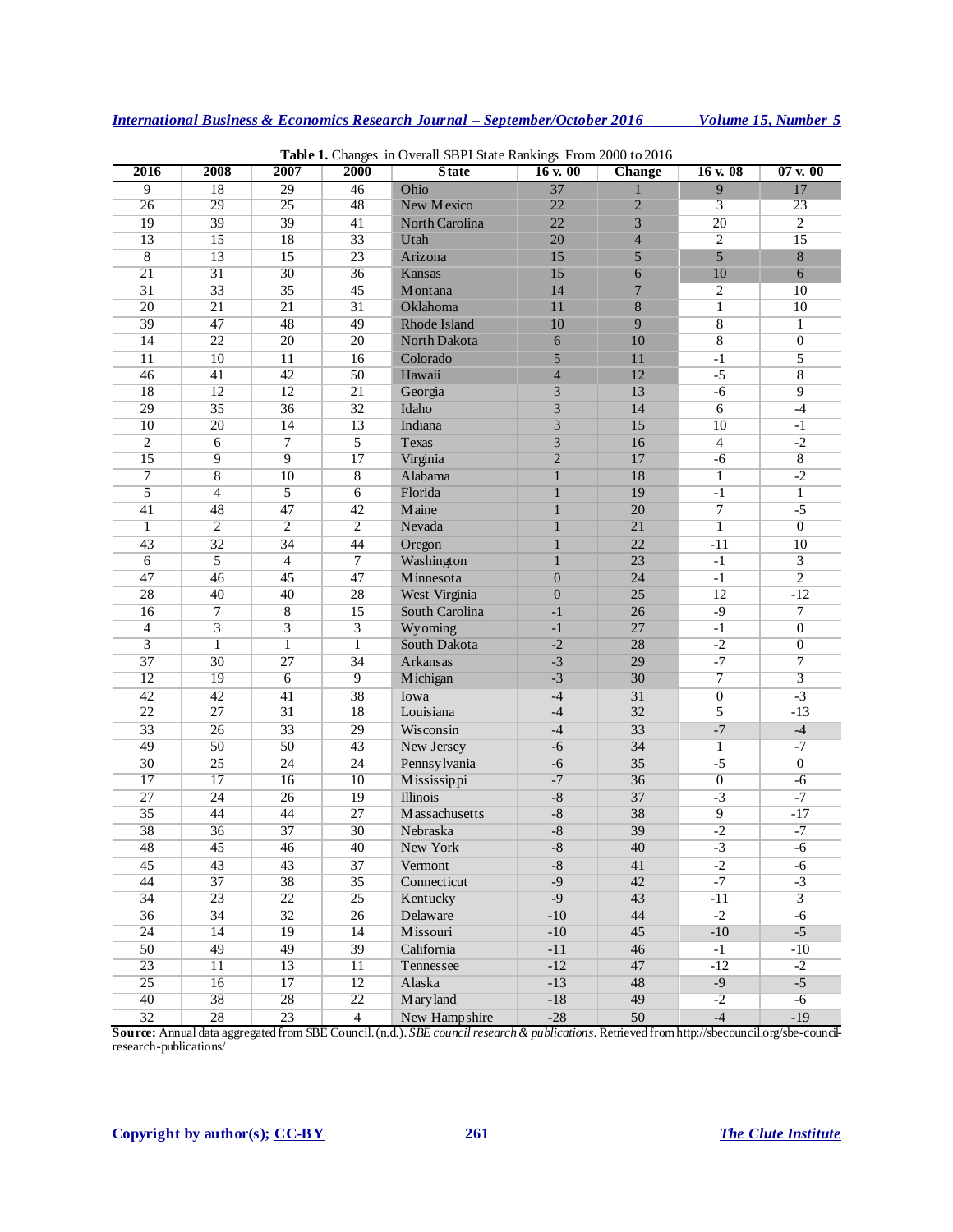#### *International Business & Economics Research Journal – September/October 2016 Volume 15, Number 5*

Although some level of change is displayed as possible at improving state ranking on the SBPI over sixteen years, sustained gains over two different long term time periods (the time period of 2000 to 2007 followed by the time period of 2008 to 2016) is even more difficult. Only 3 states out of 50 (6 %) showed sustained gains (+ 4 or more gain in rank during both time periods of 2000 to 2007 and 2008 to 2016). The majority of states, 43 out of 50 states (86 %) displayed no sustained change during both time periods. Again, the data displays that downward mobility in ranking is more common than upward mobility as 4 states out of 50 (8 %) states displayed sustained decline (- 4 or more decrease in rank both periods 2000 to 2007 and 2008 to 2016).

One explanation for the high percentage of states (86 %) displaying no s ustained gains or sustained declines, is that many of the 43 states had offset gains and losses during the two time periods examined. 20 out of the 50 states (40 %) had offsetting rank gains during 2000 to 2007 followed by rank losses during 2008 to 2016 or rank losses during 2000 to 2007 followed by rank gains during 2008 to 2016. The data indicates that changes in state rank occur due to state level actions such as governor and state legislature business tax policy changes, but that these changes are oft en offset possibly by newly elected governors or newly elected state legislators.

In some particular case examples of states, the offsets are very dramatic:

- 4. Oregon:  $A + 10$  gain in rank from 2000 to 2007 offset during 2008 to 2016 with a rank decline of 11.
- 5. Massachusetts:  $\overline{A}$  17 loss in rank from 2000 to 2007 offset during 2008 to 2016 with a rank gain of + 9.
- 6. West Virginia:  $A 12$  loss in rank from 2000 to 2007 offset during 2008 to 2016 with a rank gain of  $+$ 12.

#### **Rank Correlation Analysis Of Different Time Durations:**

A rank correlation analysis was performed on the SBPI state rankings of 2016 compared with various durations of time periods of gap in years up to 2016. The following rank correlation analysis displayed in Table 2 supports the conclusion that there is a high level of traction with little mobility in ranking over time periods that varied from two years to sixteen years. All of the rank correlations range from 0.70 to 0.98. The data indicates that little change in rank is possible during one governor term and that very little change in rank is possible during one state legislative term as the rank correlations range from 0.93 to 0.98 for a two year to four year duration.

| 0.9846 | correlation 2016 and 2014 | 2 year change    |
|--------|---------------------------|------------------|
|        |                           |                  |
| 0.9282 | correlation 2016 and 2013 | 3 year change    |
| 0.9480 | correlation 2016 and 2012 | 4 year change    |
| 0.8933 | correlation 2016 and 2011 |                  |
|        | 5 year change             |                  |
| 0.9140 | correlation 2016 and 2010 | 6 year change    |
| 0.9145 | correlation 2016 and 2009 | 7 year change    |
| 0.8928 | correlation 2016 and 2008 | 8 year change    |
| 0.8764 | correlation 2016 and 2007 | 9 year change    |
| 0.8044 | correlation 2016 and 2006 | $10$ year change |
| 0.7830 | correlation 2016 and 2005 |                  |
|        | 11 year change            |                  |
| 0.7895 | correlation 2016 and 2004 |                  |
|        | 12 year change            |                  |
| 0.7481 | correlation 2016 and 2003 |                  |
|        | 13 year change            |                  |
| 0.7428 | correlation 2016 and 2002 |                  |
|        | 14 year change            |                  |
| 0.7209 | correlation 2016 and 2001 | 15 year change   |
| 0.7050 | correlation 2016 and 2000 | 16 year change   |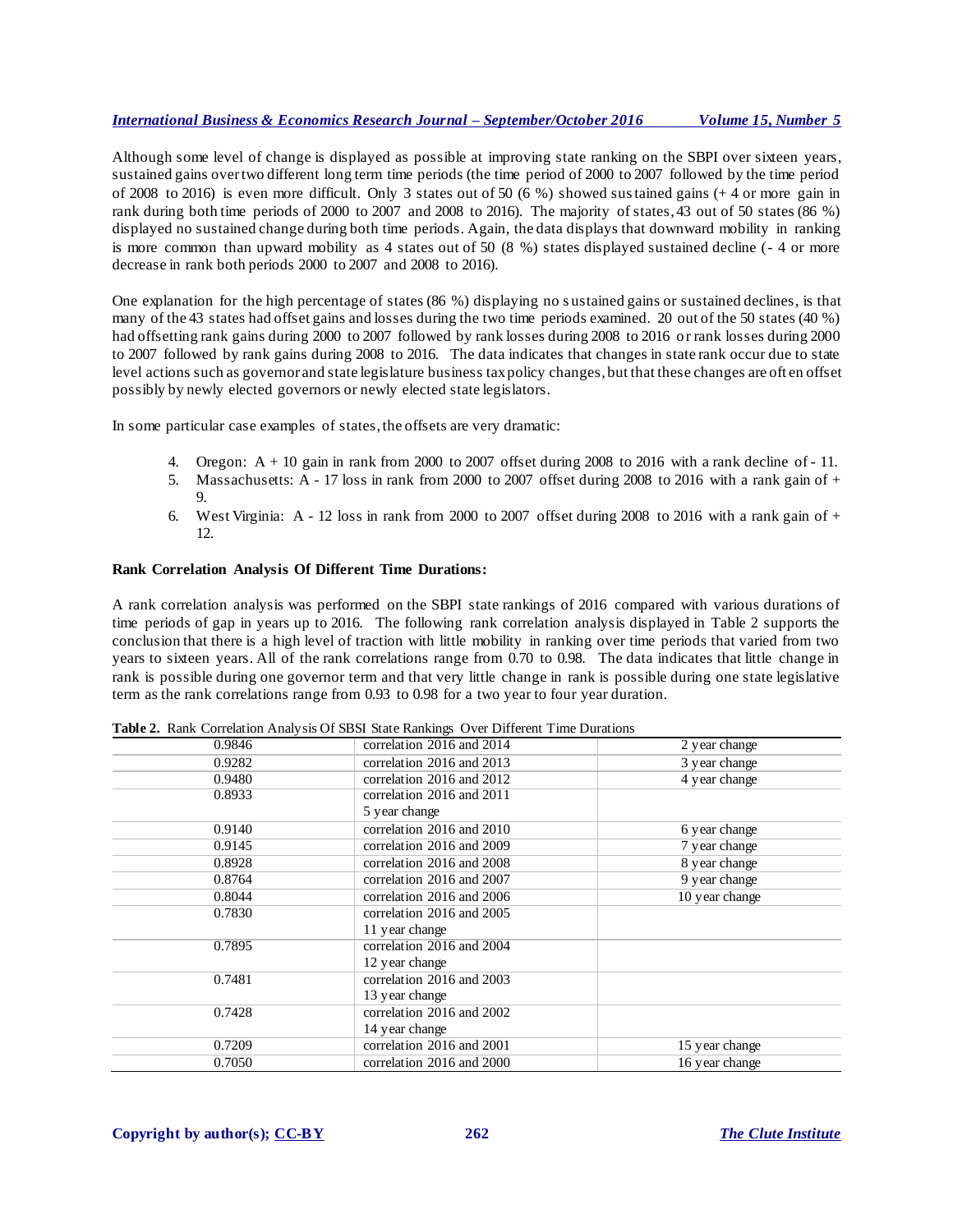#### **Impact Of Governor Years Of Term On Changes In SBPI Ranking**

As of 2016, all states except New Hampshire (2 year term) and Vermont (2 year term) have four year term for Governors. Both Vermont and New Hampshire are in the category of significant decliners (Vermont ranked 41st out of 50 states with an overall 16 year decline of - 8 and New Hampshire ranked 50th out of 50 states with a decline of - 28) and New Hampshire is in the sub-category of sustained decliners (decline of - 1 or greater in both time periods 2000 to 2007 and 2008 to 2016); this may lead support to the notion that a governor aiming at improvin g state ranking on the small business survivability index needs more than just a two year term.

#### **Impact Of Governor Term Limits On Changes In SBPI Ranking**

As of 2016, governors of 36 states are subject to various term limits, while the governors of 14 states may serve an unlimited number of times. The Governors of [New Hampshire](http://en.wikipedia.org/wiki/Governor_of_New_Hampshire) an[d Vermont](http://en.wikipedia.org/wiki/Governor_of_Vermont) may serve unlimited two-year terms. The governors in the following states may serve unlimited four-year terms: [Connecticut,](http://en.wikipedia.org/wiki/Governor_of_Connecticut) [Idaho,](http://en.wikipedia.org/wiki/Governor_of_Idaho) [Illinois,](http://en.wikipedia.org/wiki/Governor_of_Illinois) [Iowa,](http://en.wikipedia.org/wiki/Governor_of_Iowa) [Massachusetts](http://en.wikipedia.org/wiki/Governor_of_Massachusetts)[, Minnesota](http://en.wikipedia.org/wiki/Governor_of_Minnesota)[, New York,](http://en.wikipedia.org/wiki/Governor_of_New_York) [North Dakota,](http://en.wikipedia.org/wiki/Governor_of_North_Dakota) [Texas,](http://en.wikipedia.org/wiki/Governor_of_Texas) [Utah,](http://en.wikipedia.org/wiki/Governor_of_Utah) [Washington](http://en.wikipedia.org/wiki/Governor_of_Washington)[, Wisconsin](http://en.wikipedia.org/wiki/Governor_of_Wisconsin). Table 3 displays for the states with unlimited governor terms, the state's rank ordered SBPI rank change from 2000 to 2016 in table 1 and the nominal change (+ or -).

|                                                | Decliners:        | <b>Table 5.</b> Hilpact of Governor Terms Ellints on Changes in SDTT Kalikulg<br>Stable: | Gainers:              |
|------------------------------------------------|-------------------|------------------------------------------------------------------------------------------|-----------------------|
|                                                |                   |                                                                                          |                       |
| New Hampshire $(2 \text{ yr unlimited terms})$ | $50^{\rm m}$ - 28 |                                                                                          |                       |
| Vermont (2 yr unlimited terms)                 | $41st - 8$        |                                                                                          |                       |
| Connecticut (4 yr unlimited terms)             | $42nd - 9$        |                                                                                          |                       |
| Idaho (4 yr unlimited terms)                   |                   | $14th + 3$                                                                               |                       |
| Illinois (4 yr unlimited terms)                | $37^{\rm th} - 8$ |                                                                                          |                       |
| Iowa (4 yr unlimited terms)                    | $31st - 4$        |                                                                                          |                       |
| $M$ assachusetts (4 yr unlimited terms)        | $38th - 8$        |                                                                                          |                       |
| Minnesota (4 yr unlimited terms)               |                   | $24th + 0$                                                                               |                       |
| New York (4 yr unlimited terms)                | $40th - 8$        |                                                                                          |                       |
| North Dakota (4 yr unlimited terms)            |                   |                                                                                          | $10^{\text{th}} + 64$ |
| Texas (4 yr unlimited terms)                   |                   | $16^{th}$ + 3                                                                            |                       |
| $Utah(4 yr$ unlimited terms)                   |                   |                                                                                          | $4th$ + 20            |
| Washington (4 yr unlimited terms)              |                   | $23rd + 1$                                                                               |                       |
| Wisconsin (4 yr unlimited terms)               | $33rd - 4$        |                                                                                          |                       |

**Table 3.** Impact of Governor Terms Limits on Changes in SBPI Ranking

The state listing breakdown in Table 3 supports the idea of term limits for governors as only 2 out of 14 states showed significant gains in rank over the 16 year period of 2000 to 2016 in the small business policy index whereas 8 out of the 14 states with unlimited terms for governors showed significant declines over the 16 year period of 2000 to 2016.

#### **CONCLUSIONS AND AREAS FOR FUTURE RESEARCH**

Despite political candidate rhetoric about promising to bring about business and economic climate improvements by being change agents, the reality is that there is little if any sustained change displayed in state rankings over the term or terms of most state governors during the time period examined of 2000 to 2016. Upward mobility in SBPI ranking is displayed as hard to achieve and sustained upward mobility in SBSI ranking over two consecutive eight year periods of time is even more difficult.

Future research can focus upon a more detailed analysis of those few states with sustained upward mobility over two consecutive eight year periods of time. It will be interesting to see if these few states used similar paths of policy reform to improve their state rankings or if multiple paths of policy reform were displayed.